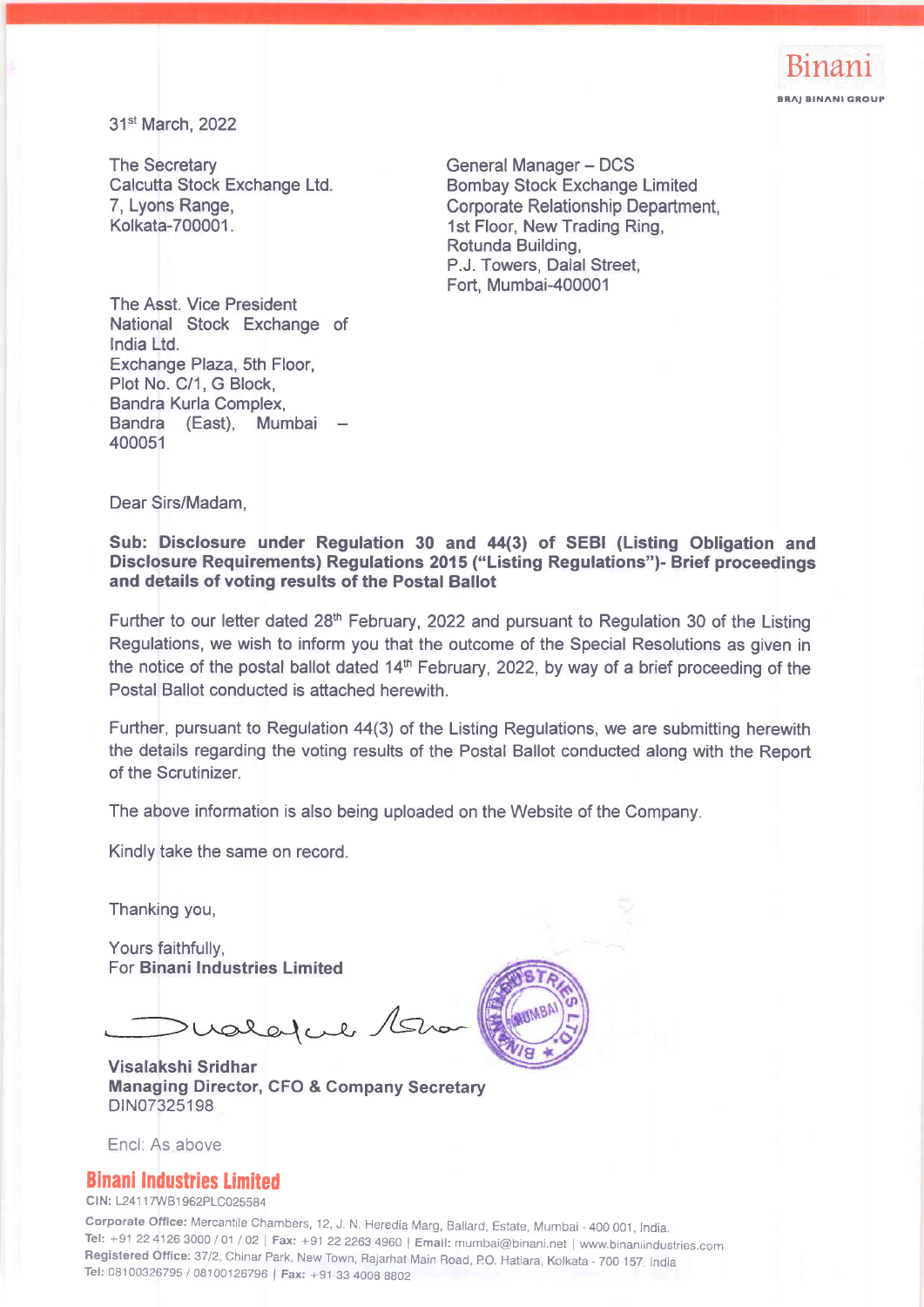

# DETAILS OF THE PROCEEDINGS OF THE POSTAL BALLOT

| SI <sub>No</sub> | <b>Particulars</b>                                                           | <b>Details</b>                                |
|------------------|------------------------------------------------------------------------------|-----------------------------------------------|
| 1.               | Date of Notice of Postal Ballot                                              | 14th February, 2022                           |
| $\overline{2}$ . | Cut- off Date for voting                                                     | 11 <sup>th</sup> February, 2022               |
| 3.               | E-Voting system provided by                                                  | <b>National Securities Depository Limited</b> |
| $\overline{4}$ . | Total No. of Shareholders as on Cut-<br>off Date                             | 43201                                         |
| 5.               | Total No. of shareholders who voted<br>by means of e-voting for Resolution 1 |                                               |
|                  | <b>Promoters</b><br>&<br>Promoters<br>а.<br>Group                            | 8                                             |
|                  | b. Public Institution                                                        | $\Omega$                                      |
|                  | c. Public Non Institutions                                                   | 238                                           |
| 6.               | Total No. of shareholders who voted<br>by means of e-voting for Resolution 2 |                                               |
|                  | <b>Promoters</b><br>&<br>d. Promoters                                        | 8                                             |
|                  | Group<br>e. Public Institution                                               | $\mathbf 0$                                   |
|                  | <b>Public Non Institutions</b><br>f.                                         | 237                                           |
| $\overline{7}$ . | Total No. of shareholders who voted<br>by means of e-voting for Resolution 3 |                                               |
|                  | <b>Promoters</b><br>8 <sub>k</sub><br>a. Promoters<br>Group                  | 8                                             |
|                  | b. Public Institution                                                        | 0                                             |
|                  | c. Public Non Institutions                                                   | 238                                           |
|                  |                                                                              |                                               |



# **Binani Industries Limited**

CIN: 1241 1 7WB1 962PLC025584

Corporate Office: Mercantile Chambers, 12, J. N. Heredia Marg, Ballard, Estate, Mumbai - 400 001, India. Tel: +91 22 4126 3000 / 01 / 02 | Fax: +91 22 2263 4960 | Email: mumbai@binani.net | www.binaniindustries.com Registered Office: 37/2, Chinar Park, New Town, Rajarhat Main Road, P.O. Hatiara, Kolkata - 700 157. India Tel: 08100326795 / 08100126796 | Fax: +91 33 4008 8802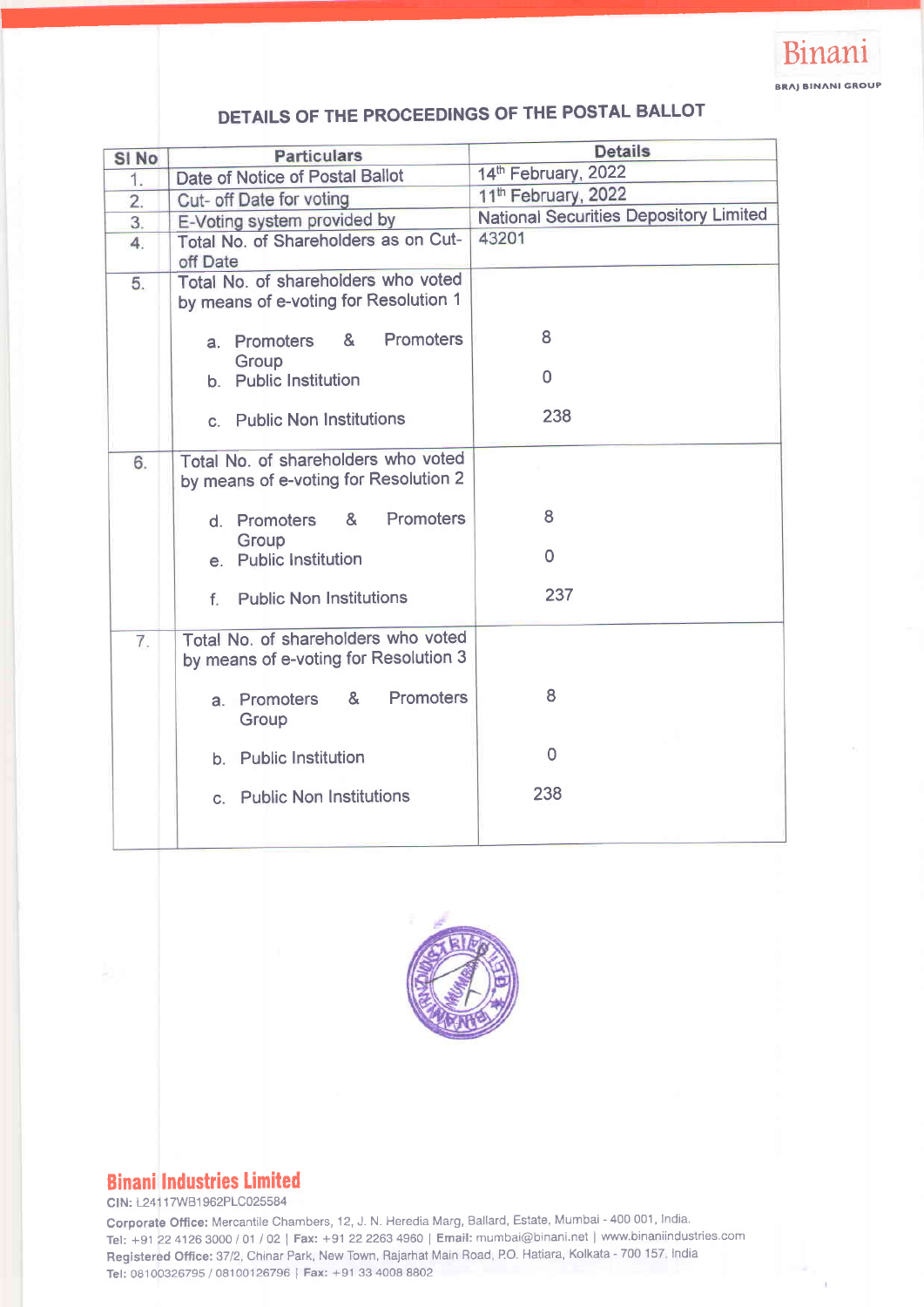

# RESULT OF THE POSTAL BALLOT

| SI             | Agenda                                                  | <b>Resolution</b><br>(Ordinary<br>Special) | of<br>Mode<br>Voting | <b>Remarks</b>                    |
|----------------|---------------------------------------------------------|--------------------------------------------|----------------------|-----------------------------------|
| $\mathbf{1}$ . | To appoint Mr. Manoj Thakorlal<br>Shroff (DIN-00330560) | Special                                    | E-voting             | Passed with requisite<br>majority |
| 2.             | To appoint Mr. Pradyut Meyur<br>(DIN 09488311)          | Special                                    | E-voting             | Passed with requisite<br>majority |
| 3              | To appoint Mr. Sanjib Ranjan<br>Maity (DIN 09488244)    | Special                                    | E-voting             | Passed with requisite<br>majority |

P.



# **Binani Industries Limited**

CIN: L24117WB1962PLC025584

Corporate Office: Mercantile Chambers, 12, J. N. Heredia Marg, Ballard, Estate, Mumbai - 400 001 , India. Tel: +91 22 4126 3000 / 01 / 02 | Fax: +91 22 2263 4960 | Email: mumbai@binani.net | www.binaniindustries.com Registered Office: 37/2, Chinar Park, New Town, Rajarhat Main Road, P.O. Hatiara, Kolkata - 700 157, India Tel; 0810O326795 / 08100126796 | Fax: +91 33 4008 8802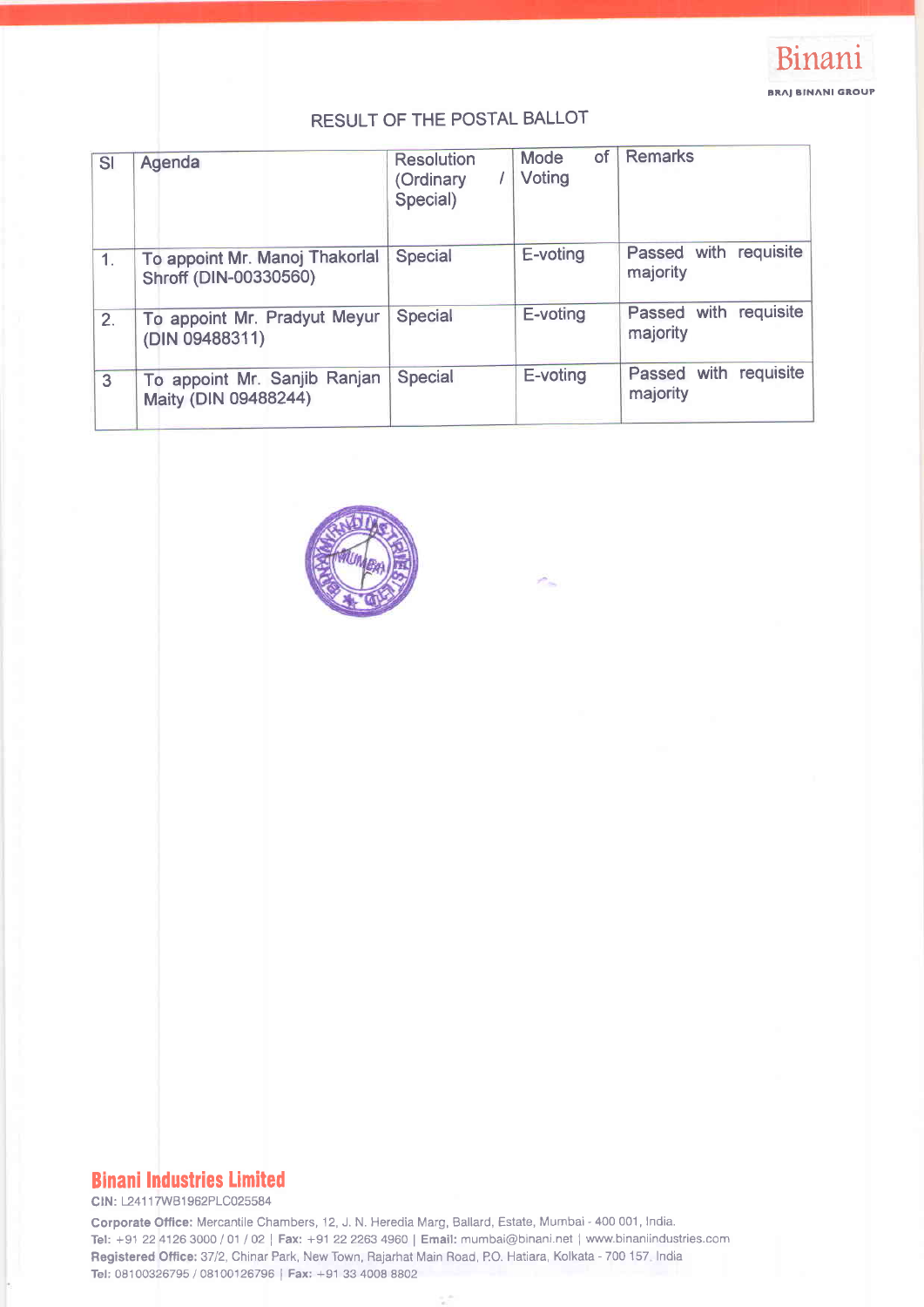|                                                                              |               |                      |                        | <b>Binani Industries Limited</b>                                                |                      |                           |                              |                            |
|------------------------------------------------------------------------------|---------------|----------------------|------------------------|---------------------------------------------------------------------------------|----------------------|---------------------------|------------------------------|----------------------------|
| Resolution Required: (Special)                                               |               |                      | $\mathbf{\vec{r}}$     | - To appoint Mr. Manoj Thakorlal Shroff (DIN - 00330560) as Indpendent Director |                      |                           |                              |                            |
|                                                                              |               |                      |                        |                                                                                 |                      |                           |                              |                            |
| Whether promoter/ promoter group are interested in<br>the agenda/resolution? |               |                      | ۰<br>z                 |                                                                                 |                      |                           |                              |                            |
| Category                                                                     | Mode of       |                      |                        |                                                                                 |                      |                           | % of Votes in                |                            |
|                                                                              | Voting        |                      |                        | % of Votes Polled                                                               |                      | No. of Votes No. of Votes | favour on votes              | % of Votes against         |
|                                                                              |               | shares held<br>No.of | No. of votes<br>polled | on outstanding<br>shares                                                        | - in favour          | -Against                  | polled                       | on votes polled            |
|                                                                              |               | $\Xi$                | $\overline{[2]}$       | $[3] = { [2] / [1] }^* 100$                                                     | $[4]$                | $\overline{5}$            | $[6] = \{ [4] / [2] \}$ *100 | $[7] = {[5]}/{[2]}^{*}100$ |
|                                                                              |               |                      | 16503654               | 100.0000                                                                        | 16503654             | $\circ$                   | 100.0000                     | 0.0000                     |
|                                                                              | E-Voting      |                      | $\circ$                | 0.0000                                                                          | $\circ$              | $\overline{\circ}$        | 0.0000                       | 0.0000                     |
| Promoter and Promoter                                                        | Poll          | 16503654             | 0                      | 0.0000                                                                          | $\overline{\circ}$   | $\circ$                   | 0.0000                       | 0.0000                     |
| Group                                                                        | Postal Ballot |                      |                        | 100.0000                                                                        | 16503654             | 0                         | 100.0000                     | 0.0000                     |
|                                                                              | <b>Total</b>  |                      | 16503654               | 0.0000                                                                          | $\overline{\circ}$   | $\circ$                   | 0.0000                       | 0.0000                     |
|                                                                              | E-Voting      |                      | $\circ$                |                                                                                 | $\overline{\bullet}$ | 0                         | 0.0000                       | 0.0000                     |
| Public Institutions                                                          | Poll          | 653895               | $\circ$                | 0.0000<br>0.0000                                                                | $\circ$              | Ō                         | 0.0000                       | 0.0000                     |
|                                                                              | Postal Ballot |                      | $\circ$                | 0.0000                                                                          | 0                    | $\overline{\bullet}$      | 0.0000                       | 0.0000                     |
|                                                                              | <b>Total</b>  |                      | 0                      | 0.5455                                                                          | 45221                | 32282                     | 58.3482                      | 41.6518                    |
|                                                                              | E-Voting      |                      | 77502                  | 0.0000                                                                          | $\circ$              | $\bar{\circ}$             | 0.0000                       | 0.0000                     |
| Public Non Institutions                                                      | Poll          | 14208626             |                        | 0.0000<br>$\overline{\circ}$<br>$\circ$                                         |                      | $\circ$<br>$\circ$        | 0.0000                       | 0.0000                     |
|                                                                              | Postal Ballot |                      | 77502                  | 0.5455                                                                          | 45221                | 32282                     | 58.3482                      | 41.6518                    |
|                                                                              | <b>Total</b>  |                      |                        | 52.8632                                                                         | 16548875             | 32282                     | 99.8053                      | 0.1947                     |
| Total                                                                        |               | 31366175             | 16581157               |                                                                                 |                      |                           |                              |                            |

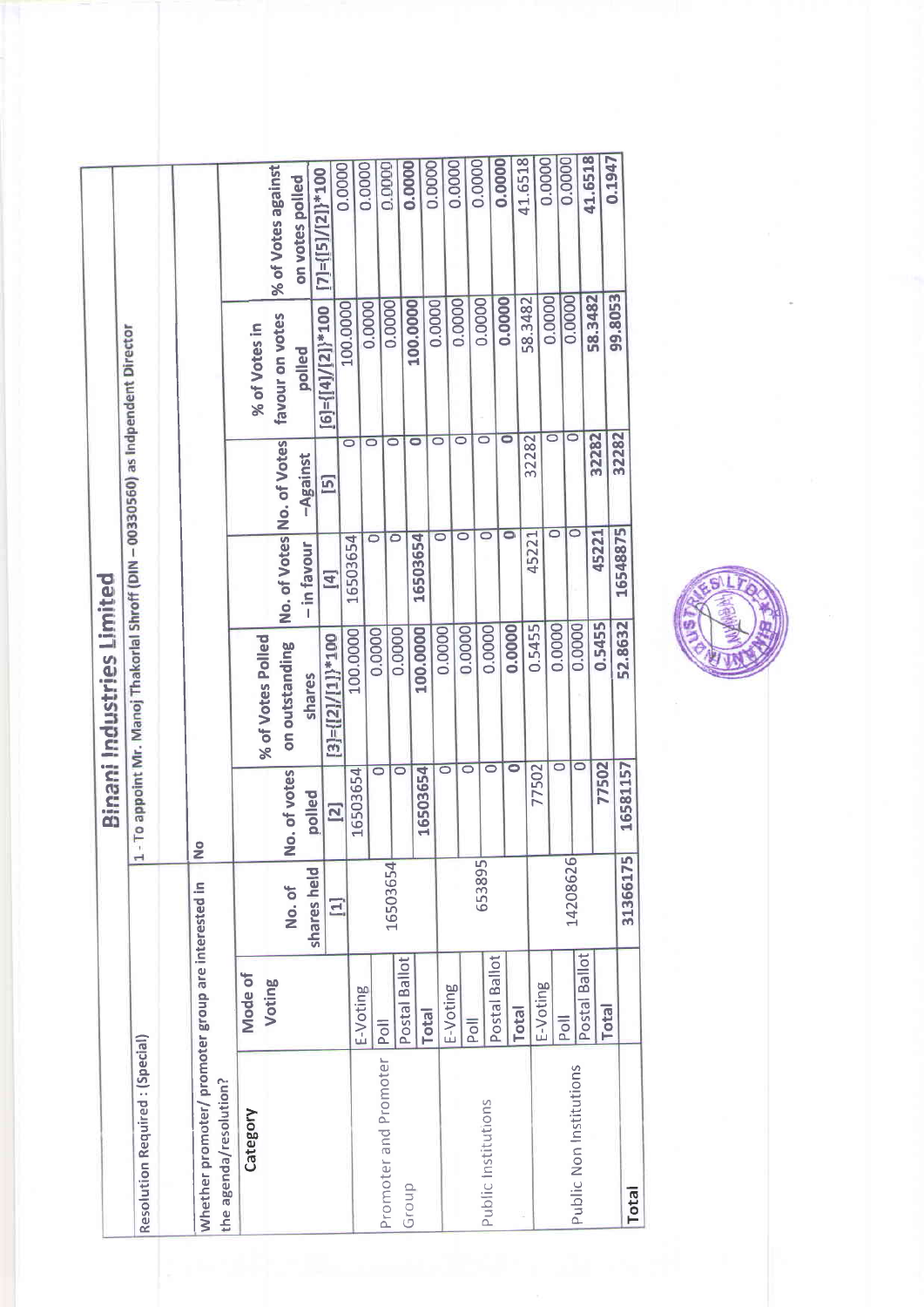|                                                    |               |             |                    | <b>Binani Industries Limited</b>                                        |                           |                    |                                          |                                        |
|----------------------------------------------------|---------------|-------------|--------------------|-------------------------------------------------------------------------|---------------------------|--------------------|------------------------------------------|----------------------------------------|
| Resolution Required: (Special)                     |               |             |                    |                                                                         |                           |                    |                                          |                                        |
|                                                    |               |             |                    | - To appoint Mr. Pradyut Meyur (DIN - 09488311) as Independent Director |                           |                    |                                          |                                        |
| Whether promoter/ promoter group are interested in |               |             | $\frac{1}{2}$      |                                                                         |                           |                    |                                          |                                        |
| the agenda/resolution?                             |               |             |                    |                                                                         |                           |                    |                                          |                                        |
| Category                                           | Mode of       |             |                    |                                                                         |                           |                    |                                          |                                        |
|                                                    | Voting        |             |                    | % of Votes Polled                                                       |                           |                    | % of Votes in                            |                                        |
|                                                    |               | No. of      | No. of votes       | on outstanding                                                          | No. of Votes No. of Votes |                    | favour on votes                          | % of Votes against                     |
|                                                    |               | shares held | polled             | shares                                                                  | - in favour               | -Against           | polled                                   | on votes polled                        |
|                                                    |               | $\Xi$       | $\boxed{2}$        | $[3]-[2]/[1])$ *100                                                     | $[4]$                     | $\overline{5}$     |                                          |                                        |
|                                                    | E-Voting      |             | 16503654           | 100.0000                                                                | 16503654                  | $\overline{\circ}$ | 100.0000<br>$[6] = \{ [4] / [2] \}$ *100 | 0.0000<br>$[7] = \{ [5] / [2] \}$ *100 |
| Promoter and Promoter                              | Poll          | 16503654    | $\overline{\circ}$ | 0.0000                                                                  | 0                         | $\circ$            | 0.0000                                   |                                        |
| Group                                              | Postal Ballot |             | $\overline{\circ}$ | 0.0000                                                                  | $\overline{\circ}$        | $\circ$            | 0.0000                                   | 0.0000                                 |
|                                                    | <b>Total</b>  |             | 16503654           | 100.0000                                                                | 16503654                  |                    |                                          | 0.0000                                 |
|                                                    | E-Voting      |             |                    |                                                                         |                           | $\bullet$          | 100.0000                                 | 0.0000                                 |
|                                                    |               |             | 0                  | 0.0000                                                                  | $\overline{\circ}$        | $\circ$            | 0.0000                                   | 0.0000                                 |
| Public Institutions                                | Poll          | 653895      | $\circ$            | 0.0000                                                                  | $\circ$                   | $\circ$            | 0.0000                                   | 0.0000                                 |
|                                                    | Postal Ballot |             | $\circ$            | 0.0000                                                                  | $\circ$                   | $\overline{\circ}$ | 0.0000                                   | 0.0000                                 |
|                                                    | <b>Total</b>  |             | 0                  | 0.0000                                                                  | $\bullet$                 | $\bullet$          | 0.0000                                   | 0.0000                                 |
|                                                    | E-Voting      |             | 77378              | 0.5446                                                                  | 44911                     | 32467              | 58.0410                                  | 41.9590                                |
| Public Non Institutions                            | Poll          | 14208626    | 0                  | 0.0000                                                                  | 0                         | $\circ$            | 0.0000                                   | 0.0000                                 |
|                                                    | Postal Ballot |             | $\circ$            | 0.0000                                                                  | $\circ$                   | $\circ$            | 0.0000                                   |                                        |
|                                                    | Total         |             | 77378              | 0.5446                                                                  | 44911                     | 32467              |                                          | 0.0000                                 |
| <b>Total</b>                                       |               | 31366175    | 16581032           | 52.8628                                                                 | 16548565                  |                    | 58.0410                                  | 41.9590                                |
|                                                    |               |             |                    |                                                                         |                           | 32467              | 99.8042                                  | 0.1958                                 |

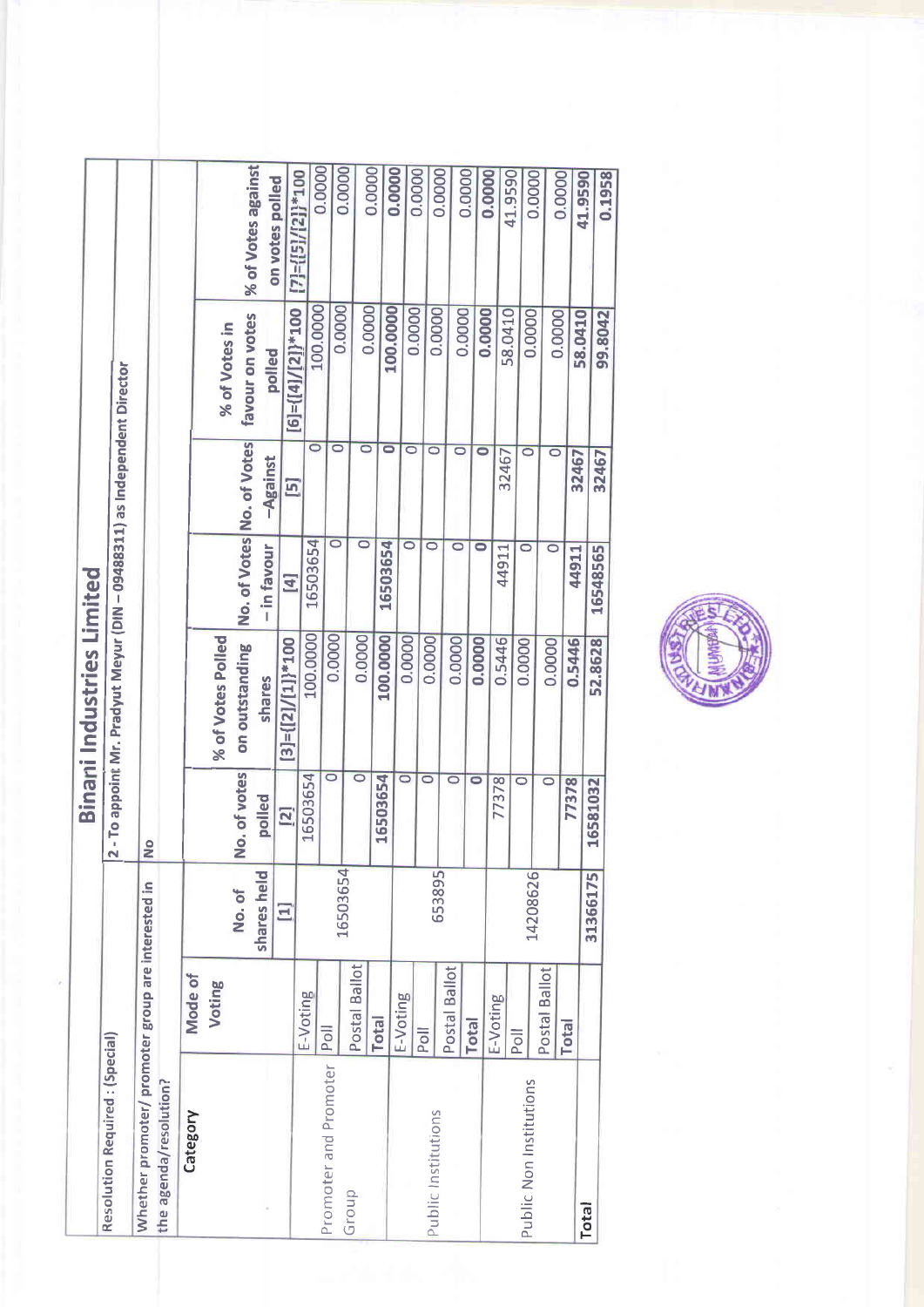|                                                                              |               |             |                      | <b>Binani Industries Limited</b>                                              |                    |                           |                              |                              |
|------------------------------------------------------------------------------|---------------|-------------|----------------------|-------------------------------------------------------------------------------|--------------------|---------------------------|------------------------------|------------------------------|
| Resolution Required: (Special)                                               |               |             | m                    | - To appoint Mr. Sanjib Ranjan Maity (DIN - 09488244) as Independent Director |                    |                           |                              |                              |
| Whether promoter/ promoter group are interested in<br>the agenda/resolution? |               |             | <b>No</b>            |                                                                               |                    |                           |                              |                              |
| Category                                                                     | Mode of       |             |                      |                                                                               |                    |                           |                              |                              |
|                                                                              | Voting        |             |                      | % of Votes Polled                                                             |                    |                           | % of Votes in                |                              |
|                                                                              |               | No.of       | No. of votes         | on outstanding                                                                |                    | No. of Votes No. of Votes | favour on votes              | % of Votes against           |
|                                                                              |               | shares held | polled               | shares                                                                        | - in favour        | -Against                  | polled                       | on votes polled              |
|                                                                              |               | Ξ           | <b>21</b>            | $[3]-[2]/[1]\}$ *100                                                          | $\Xi$              | $\Xi$                     | $[6] = \{ [4] / [2] \}$ *100 | $[7] = \{ [5] / [2] \}$ *100 |
|                                                                              | E-Voting      |             | 16503654             | 100.0000                                                                      | 16503654           | $\circ$                   | 100.0000                     | 0.0000                       |
| Promoter and Promoter                                                        | Poll          |             | $\circ$              | 0.0000                                                                        | $\circ$            | $\circ$                   | 0.0000                       | 0.0000                       |
| Group                                                                        |               | 16503654    |                      |                                                                               |                    |                           |                              |                              |
|                                                                              | Postal Ballot |             | $\circ$              | 0.0000                                                                        | $\overline{\circ}$ | $\overline{\circ}$        | 0.0000                       | 0.0000                       |
|                                                                              | <b>Total</b>  |             | 16503654             | 100.0000                                                                      | 16503654           | $\bullet$                 | 100.0000                     | 0.0000                       |
|                                                                              | E-Voting      |             | $\circ$              | 0.0000                                                                        | $\circ$            | $\circ$                   | 0.0000                       | 0.0000                       |
|                                                                              | Poll          |             | $\circ$              | 0.0000                                                                        | $\circ$            | $\circ$                   | 0.0000                       | 0.0000                       |
| Public Institutions                                                          |               | 653895      |                      |                                                                               |                    |                           |                              |                              |
|                                                                              | Postal Ballot |             | $\circ$              | 0.0000                                                                        | $\circ$            | $\overline{\circ}$        | 0.0000                       | 0.0000                       |
|                                                                              | <b>Total</b>  |             | $\overline{\bullet}$ | 0.0000                                                                        | 0                  | $\circ$                   | 0.0000                       | 0.0000                       |
|                                                                              | E-Voting      |             | 73053                | 0.5141                                                                        | 39387              | 33667                     | 53.9157                      | 46.0843                      |
|                                                                              | Poll          |             | $\circ$              | 0.0000                                                                        | $\circ$            | $\circ$                   | 0.0000                       | 0.0000                       |
| Public Non Institutions                                                      |               | 14208626    |                      |                                                                               |                    |                           |                              |                              |
|                                                                              | Postal Ballot |             | $\overline{\circ}$   | 0.0000                                                                        | $\circ$            | $\overline{\mathbf{C}}$   | 0.0000                       | 0.0000                       |
|                                                                              | <b>Total</b>  |             | 73053                | 0.5141                                                                        | 39387              | 33667                     | 53.9157                      | 46.0843                      |
| <b>Total</b>                                                                 |               | 31366175    | 16576708             | 52.8490                                                                       | 16543041           | 33667                     | 99.7969                      | 0.2031                       |

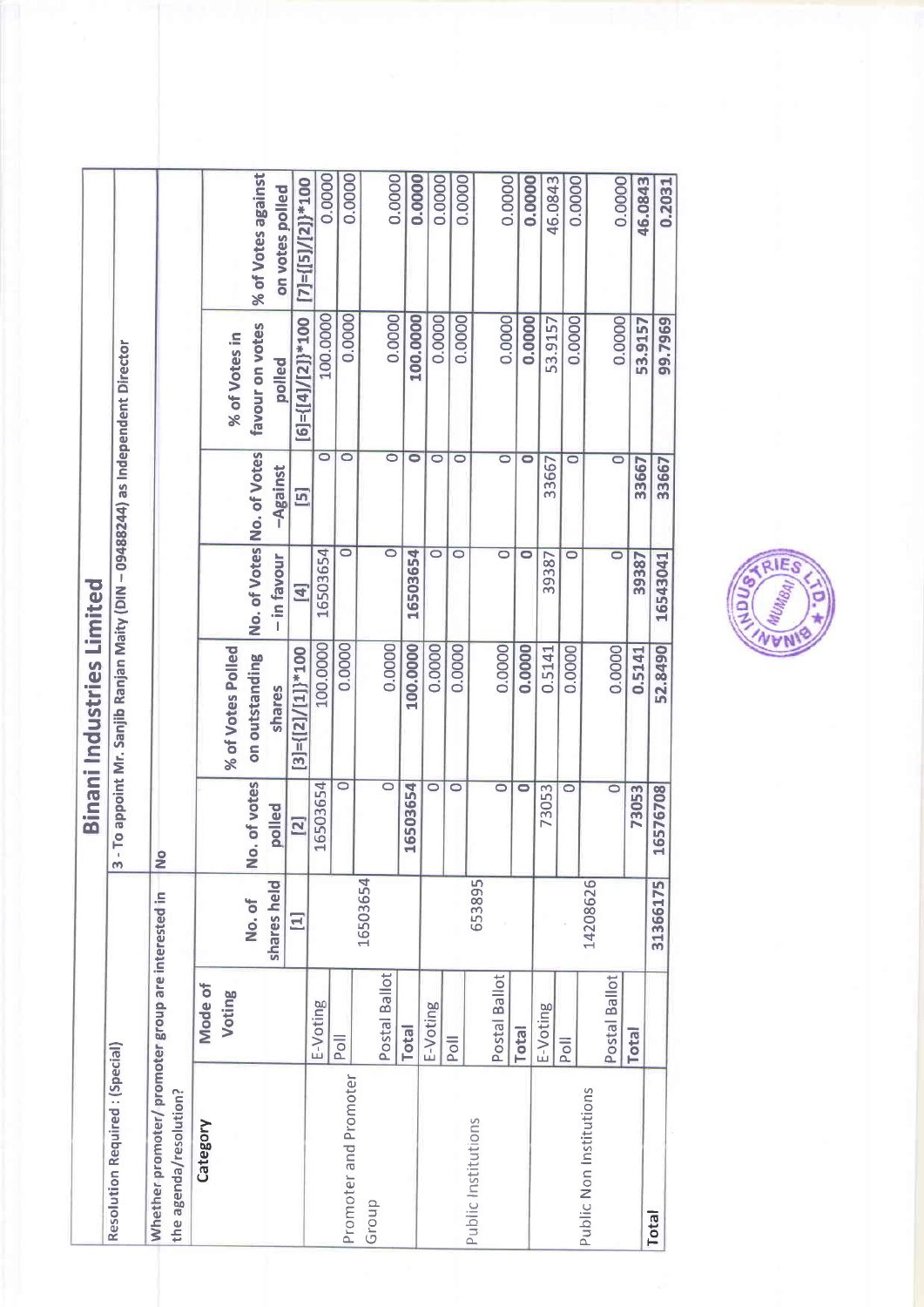

## **REPORT OF SCRUTINIZER**

(Pursuant to the provisions of Section 110 of the Companies Act, 2013 read with Rule 22 of the Companies (Management & Administration) Rules, 2015 as amended from time to time)

## Date: 31st March 2022

 $To.$ 

The Chairman. **Binani Industries Limited** Mercantile Chambers, 12, J.N. Heredia Marg, Ballard Estate, Mumbai 400001 Maharashtra

# Sub: Scrutinizer Report on postal ballot voting including voting by electronic means in respect of passing of the resolutions contained in the Notice dated 14th February, 2022 through Postal Ballot

#### Dear Madam/Sir,

1, Mohammed Aabid, Practicing Company Secretary has been appointed as the Scrutinizer by the Board of Directors of Binani Industries Limited hereinafter referred as the Company, for the purpose of scrutinizing the process of Postal Ballot including voting through electronic means pursuant to Section 110 and other applicable provisions, if any, of the Companies Act, 2013, read with Rule 22 of the Companies (Management and Administration) Rules, 2014 in respect of the below mentioned resolutions proposed through Postal Ballot Notice dated 14th February, 2022

The Postal Ballot Notice for passing the special businesses along with statement setting out material facts under Section 102 of the Companies Act, 2013 in respect of resolutions proposed as special business to be passed by the shareholders of the Company through Postal ballot process including voting by electronic means was sent to the shareholders on 14th February, 2022. The Company has availed services of National Securities Depository Limited ("NSDL") (herein after called "the NSDL") to provide e-voting facility to its Members.

The Shareholders of the Company holding shares either in physical or dematerialized form as on the Cut-off Date i.e. Friday, 11<sup>th</sup> February, 2022 were entitled to vote on the proposed resolutions as set out at item nos. 12& 3 in the Postal Ballot Notice.

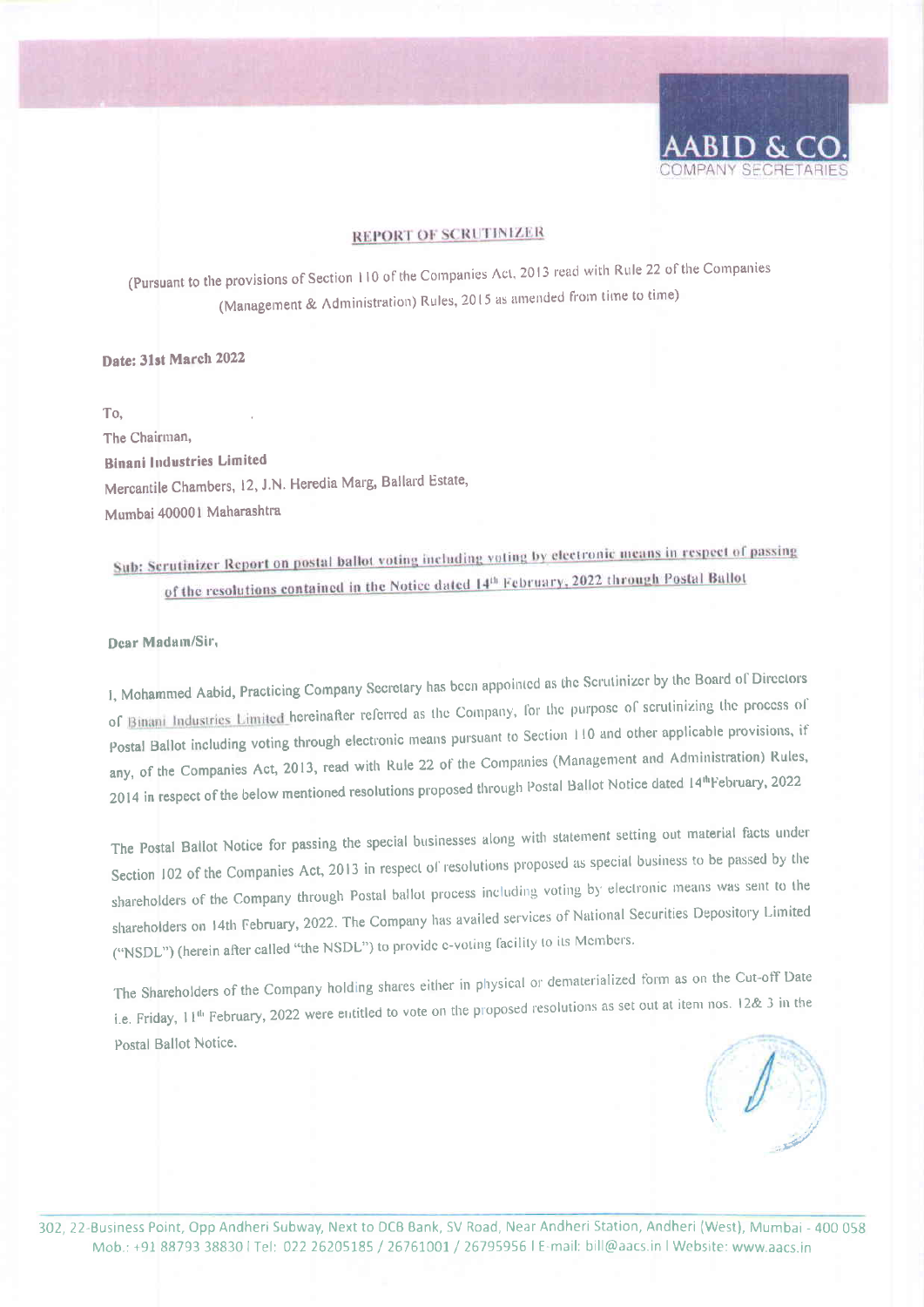The voting period for e-voting commenced on Tuesday, 1st March, 2022 at 9.00 a.m. and ended on Wednesday, 30th March, 2022at 5:00 p.m. and e-voting system of NSD1. was blocked immediately thereafter. Votes cast by means of e-voting till Wednesday, 30<sup>th</sup> March, 2022upto 5:00 p.m., were considered.

I have scrutinized and reviewed the voting through electronic means and votes tendered therein based on the data downloaded from the NSDL e-voting system and now submit report as given below:

#### **SPECIAL BUSINESS**

### Item No. 1: Special Resolution:

- To appoint Mr. Manoj Thakorlal Shroff (DIN 00330560) as Independent Director L.
- Voted in favour of the resolution: Ł

|          | Number of members who | <b>Number</b><br>οľ<br>votes | % of total number of valid |
|----------|-----------------------|------------------------------|----------------------------|
|          | Voted                 | cast by them                 | votes cast                 |
| L-voting | 198                   | 16548875                     | 99.80                      |
| Physical |                       |                              |                            |
| Total    | 198                   | 16548875                     | 99.80                      |

#### П. Voted against the resolution:

|          | Number of members who | οf<br>votes<br>Number | % of total number of valid |
|----------|-----------------------|-----------------------|----------------------------|
|          | Voted                 | east by them          | votes cast                 |
| E-voting |                       | T. KT<br>32282        | 0.19                       |
| Physical |                       |                       |                            |
| Total    |                       | 32282                 | 0.19                       |

Ш. Invalid Votes: NIL

Item No. 2: Special Resolution:

- 
- $\mathbf{L}$ To appoint Mr. Pradyut Meyur (DIN - 09488311) as Independent Director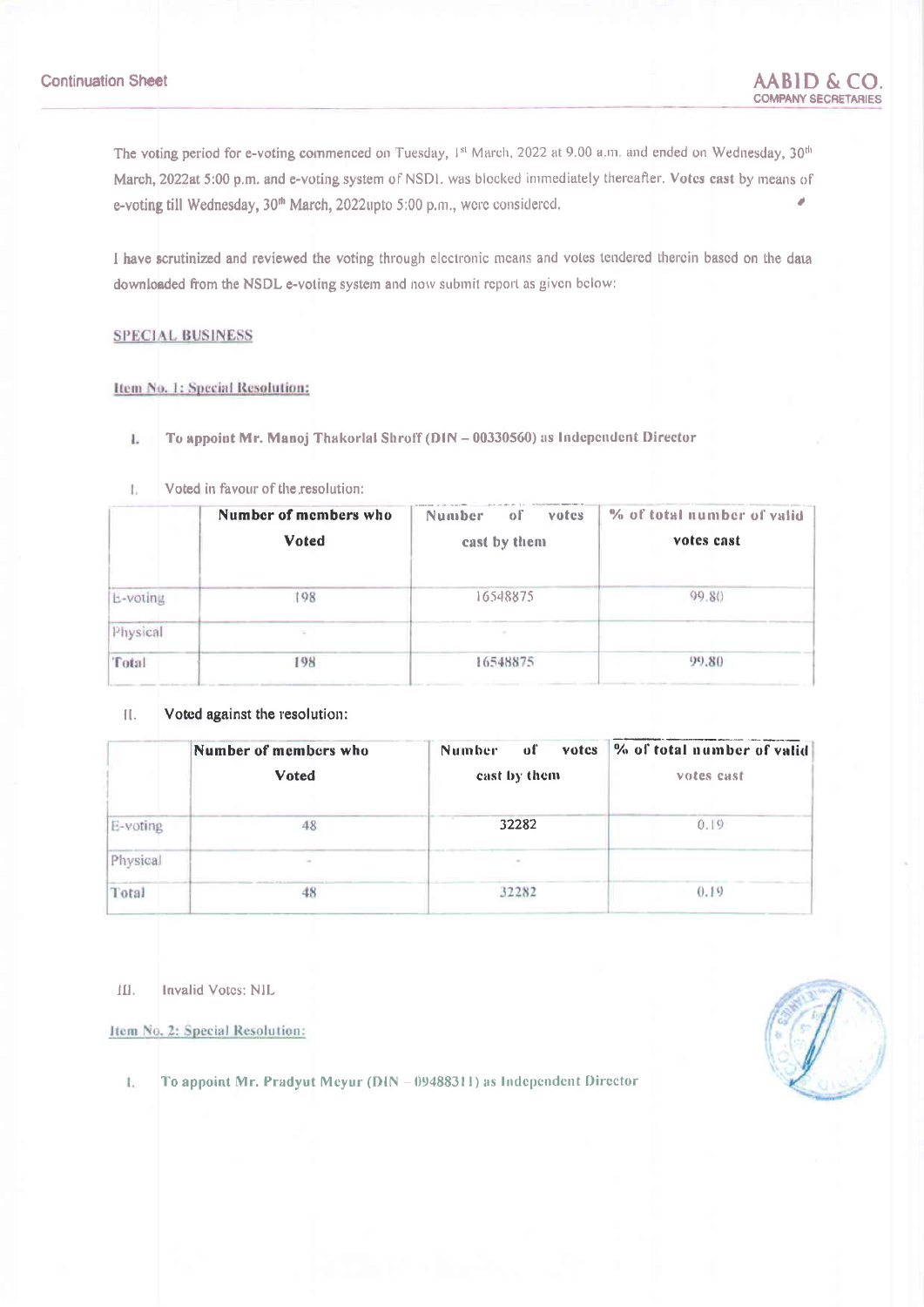Voted in favour of the resolution:  $\mathbf{L}$ 

|          | Number of members who<br>Voted | Number<br>οſ<br>votes<br>cast by them | % of total number of valid<br>votes cast |
|----------|--------------------------------|---------------------------------------|------------------------------------------|
| E-voting | 196                            | 16548565                              | 99.80                                    |
| Physical | $\sim$                         |                                       | $\sim$                                   |
| Total    | 196                            | 16548565                              | 99.80                                    |

#### $\Pi_{\mathcal{S}}$ Voted against the resolution:

|          | Number of members who<br>Voted | Number<br>οf<br><b>votes</b><br>cast by them | % of total number of valid<br>votes cast |
|----------|--------------------------------|----------------------------------------------|------------------------------------------|
| E-voting |                                | 32467                                        | 0.19                                     |
| Physical |                                |                                              |                                          |
| Total    | 49                             | 32467                                        | 0.19                                     |

#### $III.$ Invalid Votes: NIL

Hem No. 3: Special Resolution:

#### Ш. To appoint Mr. Sanjib Ranjan Maity (DIN - 09488244) as Independent Director

 $\mathbf{L}$ Voted in favour of the resolution:

|          | Number of members who | Number<br>σË<br>votes | % of total number of valid |
|----------|-----------------------|-----------------------|----------------------------|
|          | Voted                 | east by them          | votes cast                 |
| E-voting | 97                    | $165 - 13041$         | 99.79                      |
| Physical |                       | ×                     |                            |
| Total    | 197                   | 16543041              | 99.79                      |

 $\mathbf{U}_\mathrm{e}$ Voted against the resolution:

| Number of members who | Number <sub>1</sub><br>$\sigma$ | votes  % of total number of valid |  |
|-----------------------|---------------------------------|-----------------------------------|--|
| Voted                 | cast by them                    | votes cast                        |  |
|                       |                                 |                                   |  |
|                       |                                 |                                   |  |